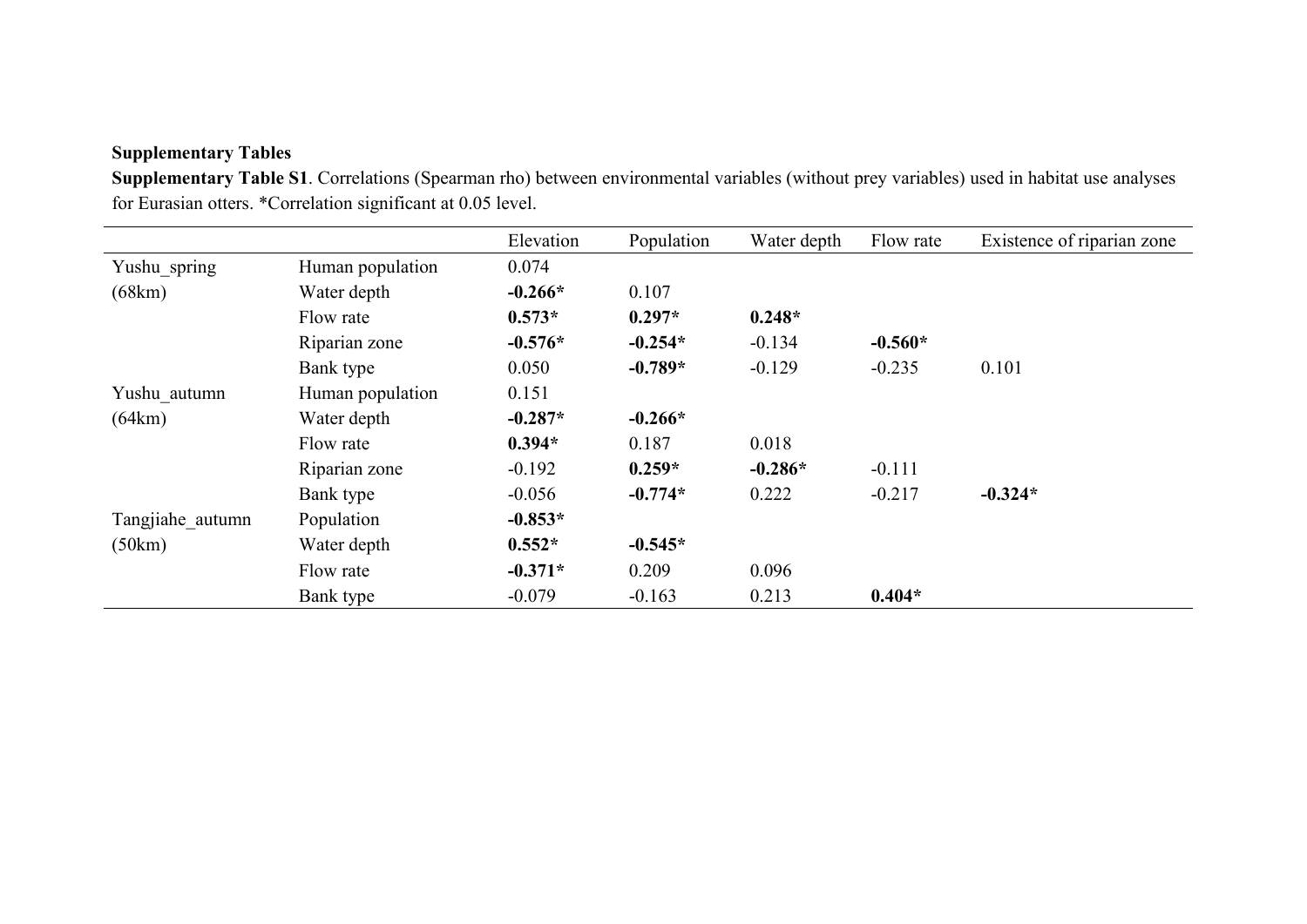|                   | Fish number<br>Fish mass<br>Elevation<br>Prey mass |          |          |           |           | Population | Water depth | Flow rate | Bank  |
|-------------------|----------------------------------------------------|----------|----------|-----------|-----------|------------|-------------|-----------|-------|
|                   |                                                    |          |          |           |           | type       |             |           |       |
| Yushu_spring      | Fish mass                                          | $1.000*$ |          |           |           |            |             |           |       |
| $(30 \text{ km})$ | Fish number                                        | $0.876*$ | $0.876*$ |           |           |            |             |           |       |
|                   | Elevation                                          | $-0.193$ | $-0.193$ | $-0.308$  |           |            |             |           |       |
|                   | Human population                                   | $-0.360$ | $-0.36$  | $-0.509*$ | $0.376*$  |            |             |           |       |
|                   | Water depth                                        | $-0.086$ | $-0.086$ | $-0.057$  | $-0.286$  | $-0.131$   |             |           |       |
|                   | Flow rate                                          | $-0.164$ | $-0.164$ | $-0.212$  | $0.544*$  | 0.300      | 0.171       |           |       |
|                   | Bank type                                          | 0.204    | 0.204    | 0.328     | $-0.183$  | $-0.652*$  | $-0.083$    | $-0.372*$ |       |
|                   | Riparian zone                                      | 0.272    | 0.272    | 0.297     | $-0.575*$ | $-0.247$   | 0.009       | $-0.389*$ | 0.091 |
| Tangjiahe_spring  | Fish mass                                          | $0.956*$ |          |           |           |            |             |           |       |
| $(30 \text{ km})$ | Fish number                                        | $0.759*$ | $0.789*$ |           |           |            |             |           |       |
|                   | Elevation                                          | 0.039    | $-0.081$ | 0.214     |           |            |             |           |       |
|                   | Human population                                   | $-0.135$ | $-0.018$ | $-0.195$  | $-0.952*$ |            |             |           |       |
|                   | Water depth                                        | 0.115    | 0.194    | 0.221     | $-0.137$  | 0.074      |             |           |       |
|                   | Flow rate                                          | $-0.021$ | 0.040    | $-0.069$  | $-0.365*$ | $0.429*$   | $-0.155$    |           |       |
|                   | Bank type                                          | 0.076    | 0.117    | $-0.114$  | $-0.264$  | 0.209      | $-0.088$    | 0.505     |       |

**Supplementary Table S2**. Correlations (Spearman rho) between environmental variables (including prey variables) used in habitat use analyses for Eurasian otters in spring. \*Correlation significant at 0.05 level.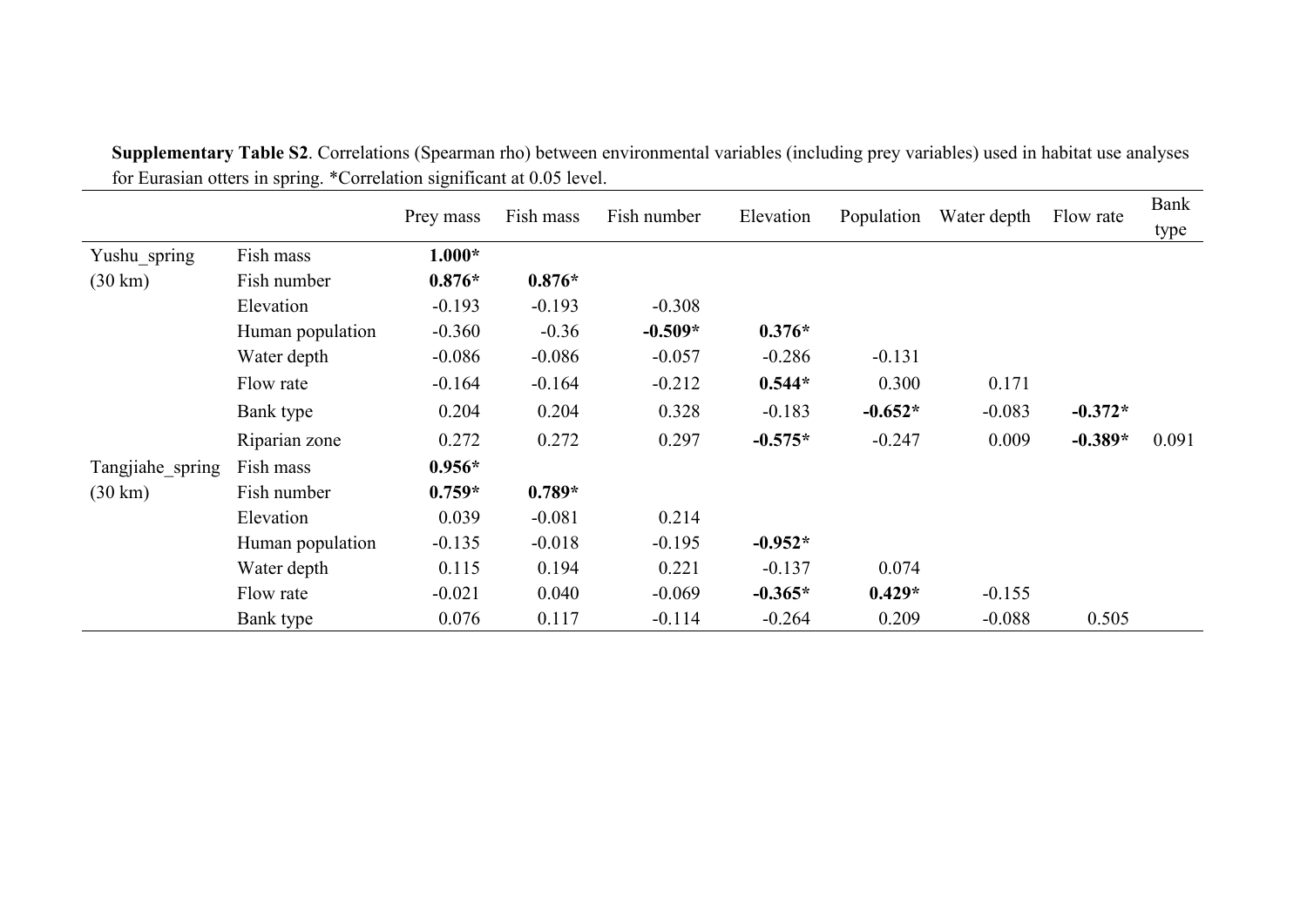**Supplementary Table S3**. *A priori* negative binomial regression models, ranked by *ωi*, for environmental variables associated with number of otter sprainting sites in 1 km river sections in Yushu in spring.

| Hypothesis                                                       | Model structure | df | logLik    | AICc   | delta | $\omega_i$ |
|------------------------------------------------------------------|-----------------|----|-----------|--------|-------|------------|
| Without prey variables (68km)                                    |                 |    |           |        |       |            |
| Negative influence of elevation and human population             | ELE+POP         | 4  | $-137.55$ | 283.73 | 0.00  | 0.42       |
| Negative influence of elevation                                  | <b>ELE</b>      | 3  | $-138.95$ | 284.28 | 0.55  | 0.32       |
| Negative influence of elevation and human population, positive   | ELE+POP+WD      |    |           |        |       |            |
| influence of water depth                                         |                 | 5  | $-137.42$ | 285.82 | 2.08  | 0.15       |
| Negative influence of elevation, and positive influence of water | ELE+WD          |    |           |        |       |            |
| depth                                                            |                 | 4  | $-138.94$ | 286.52 | 2.79  | 0.10       |
| Positive influence of bank type, and negative influence of flow  | $BT+FR$         |    |           |        |       |            |
| rate                                                             |                 | 4  | $-143.50$ | 295.63 | 11.89 | 0.00       |
| Negative influence of flow rate                                  | <b>FR</b>       | 3  | $-144.90$ | 296.17 | 12.43 | 0.00       |
| Positive influence of bank type                                  | <b>BT</b>       | 3  | $-146.17$ | 298.71 | 14.98 | 0.00       |
| Positive influence of riparian zone                              | <b>RIP</b>      | 3  | $-146.21$ | 298.80 | 15.07 | 0.00       |
| Positive influence of bank type, and negative influence of human | BT+POP          |    |           |        |       |            |
| population                                                       |                 | 4  | $-146.16$ | 300.96 | 17.23 | 0.00       |
| Negative influence of human population                           | POP             | 3  | $-147.59$ | 301.56 | 17.83 | 0.00       |
| Positive influence of water depth                                | <b>WD</b>       | 3  | $-148.27$ | 302.92 | 19.19 | 0.00       |
| With prey variables (30km)                                       |                 |    |           |        |       |            |
| Negative influence of elevation and human population             | ELE+POP         | 4  | $-63.85$  | 137.31 | 0.00  | 0.45       |
| Negative influence of elevation and human population, and        | ELE+POP+WD      |    |           |        |       |            |
| Positive influence of water depth                                |                 | 5  | $-63.40$  | 139.30 | 1.99  | 0.16       |
| Negative influence of elevation                                  | ELE             | 3  | $-66.39$  | 139.70 | 2.39  | 0.13       |
| Negative influence of elevation and human population, and        | ELE+POP+MASS    | 5  | $-63.74$  | 139.98 | 2.67  | 0.12       |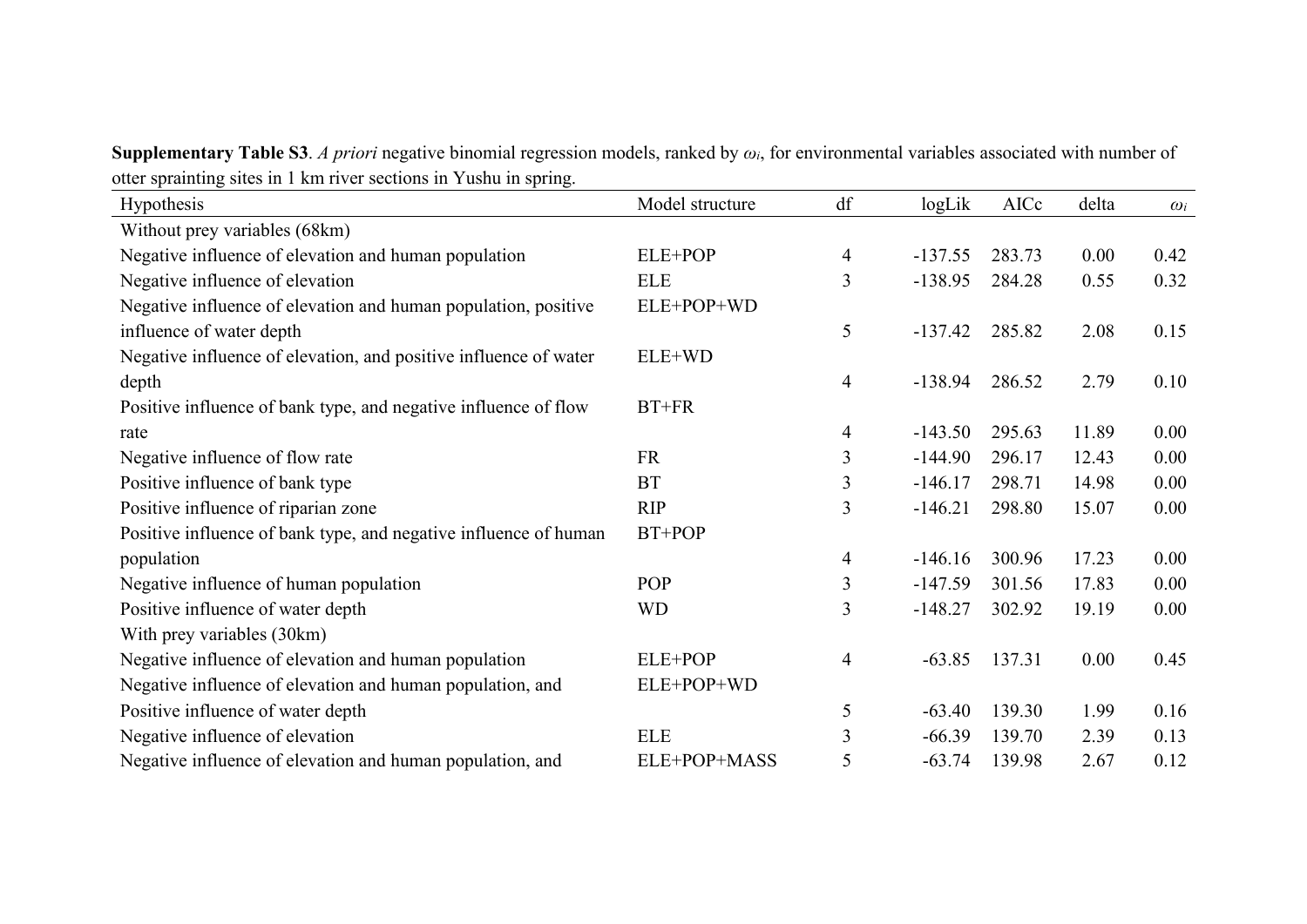| positive influence of prey mass                                  |             |   |          |        |       |      |
|------------------------------------------------------------------|-------------|---|----------|--------|-------|------|
| Negative influence of elevation, positive influence of prey mass | ELE+MASS    | 4 | $-65.77$ | 141.14 | 3.83  | 0.07 |
| Negative influence of elevation, and positive influence of water | ELE+WD      |   |          |        |       |      |
| depth                                                            |             | 4 | $-66.09$ | 141.77 | 4.46  | 0.05 |
| Negative influence of human population                           | POP         | ◠ | $-69.15$ | 145.21 | 7.90  | 0.01 |
| Positive influence of water depth                                | WD          | 3 | $-70.00$ | 146.92 | 9.61  | 0.00 |
| Negative influence of flow rate                                  | <b>FR</b>   | 3 | $-70.14$ | 147.21 | 9.90  | 0.00 |
| positive influence of bank type, and negative influence of human | $BT+POP$    |   |          |        |       |      |
| population                                                       |             | 4 | $-68.88$ | 147.37 | 10.06 | 0.00 |
| Positive influence of riparian zone                              | <b>RIP</b>  | 3 | $-70.80$ | 148.53 | 11.22 | 0.00 |
| Positive influence of prey mass                                  | <b>MASS</b> | 3 | $-70.89$ | 148.70 | 11.39 | 0.00 |
| Positive influence of bank type, and negative influence of flow  | $BT+FR$     |   |          |        |       |      |
| rate                                                             |             | 4 | $-69.58$ | 148.76 | 11.45 | 0.00 |
| Positive influence of bank type                                  | <b>BT</b>   | 3 | $-70.93$ | 148.77 | 11.46 | 0.00 |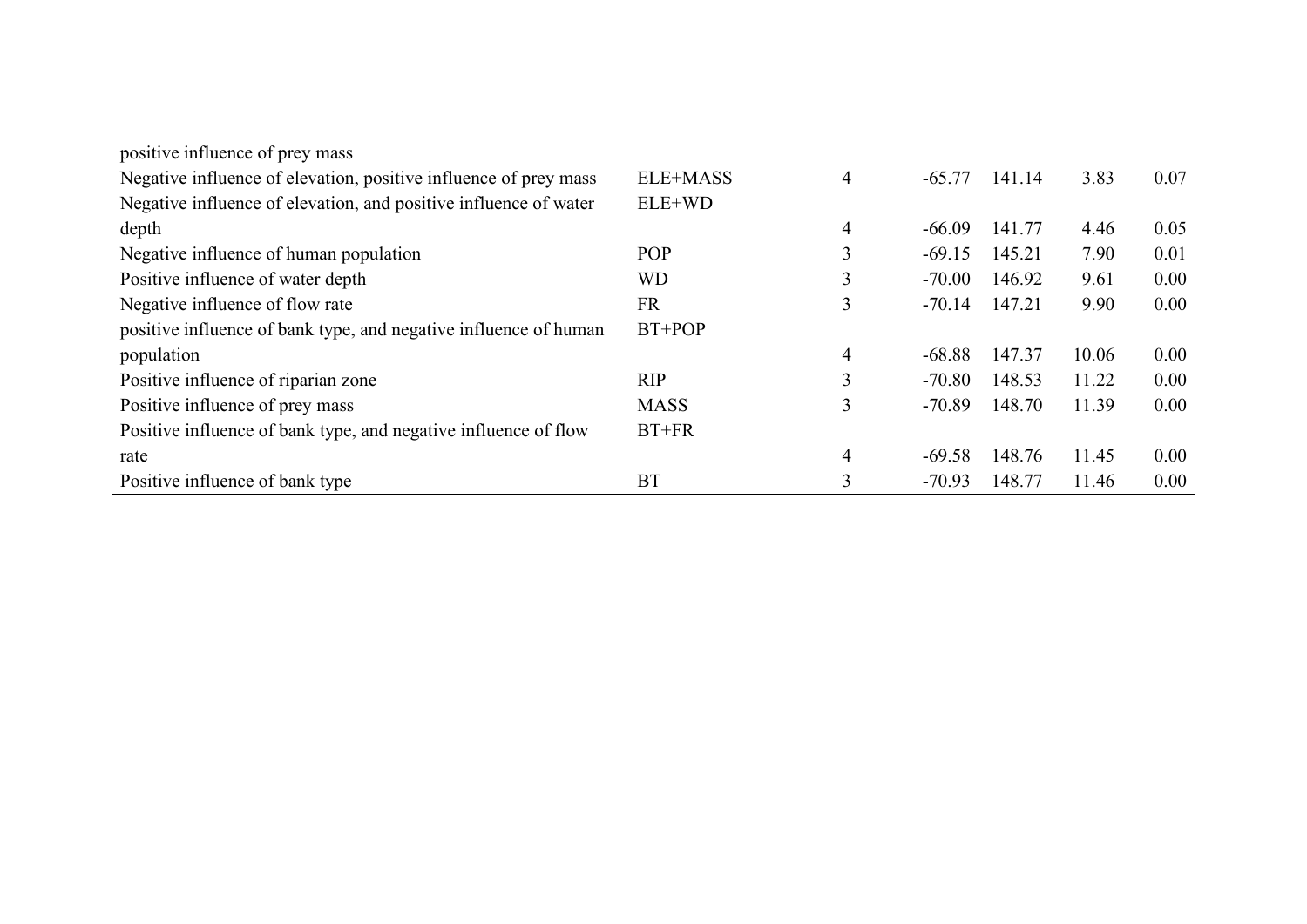**Supplementary Table S4**. *A priori* negative binomial distribution models, ranked by *ωi*, for environmental variables associated with number of otter sprainting sites in 1 km river sections in Yushu in autumn.

| Hypothesis (64km)                                                      | Model structure | df | logLik    | AICc   | delta | $\omega$ <sup>i</sup> |
|------------------------------------------------------------------------|-----------------|----|-----------|--------|-------|-----------------------|
| Negative influence of elevation and human population                   | ELE+POP         | 4  | $-150.25$ | 309.18 | 0.00  | 0.36                  |
| Negative influence of elevation                                        | <b>ELE</b>      | 3  | $-151.42$ | 309.23 | 0.05  | 0.35                  |
| Negative influence of elevation and human population, and positive     | ELE+POP+WD      |    |           |        |       |                       |
| influence of water depth                                               |                 | 5  | $-150.11$ | 311.25 | 2.07  | 0.13                  |
| Negative influence of elevation, and positive influence of water depth | ELE+WD          | 4  | $-151.30$ | 311.28 | 2.10  | 0.13                  |
| Negative influence of flow rate                                        | <b>FR</b>       | 3  | $-154.22$ | 314.83 | 5.65  | 0.02                  |
| Positive influence of bank type, and negative influence of flow rate   | $BT+FR$         | 4  | $-154.12$ | 316.92 | 7.74  | 0.01                  |
| Negative influence of human population                                 | POP             | 3  | $-157.37$ | 321.14 | 11.96 | 0.00                  |
| Positive influence of water depth                                      | <b>WD</b>       | 3  | $-157.59$ | 321.57 | 12.39 | 0.00                  |
| Positive influence of existing riparian zone                           | <b>RIP</b>      | 3  | $-158.38$ | 323.16 | 13.98 | 0.00                  |
| Positive influence of bank type, and negative influence of human       | $BT+POP$        |    |           |        |       |                       |
| population                                                             |                 | 4  | $-157.25$ | 323.18 | 14.00 | 0.00                  |
| Positive influence of bank type                                        | <b>BT</b>       | 3  | $-158.58$ | 323.56 | 14.38 | 0.00                  |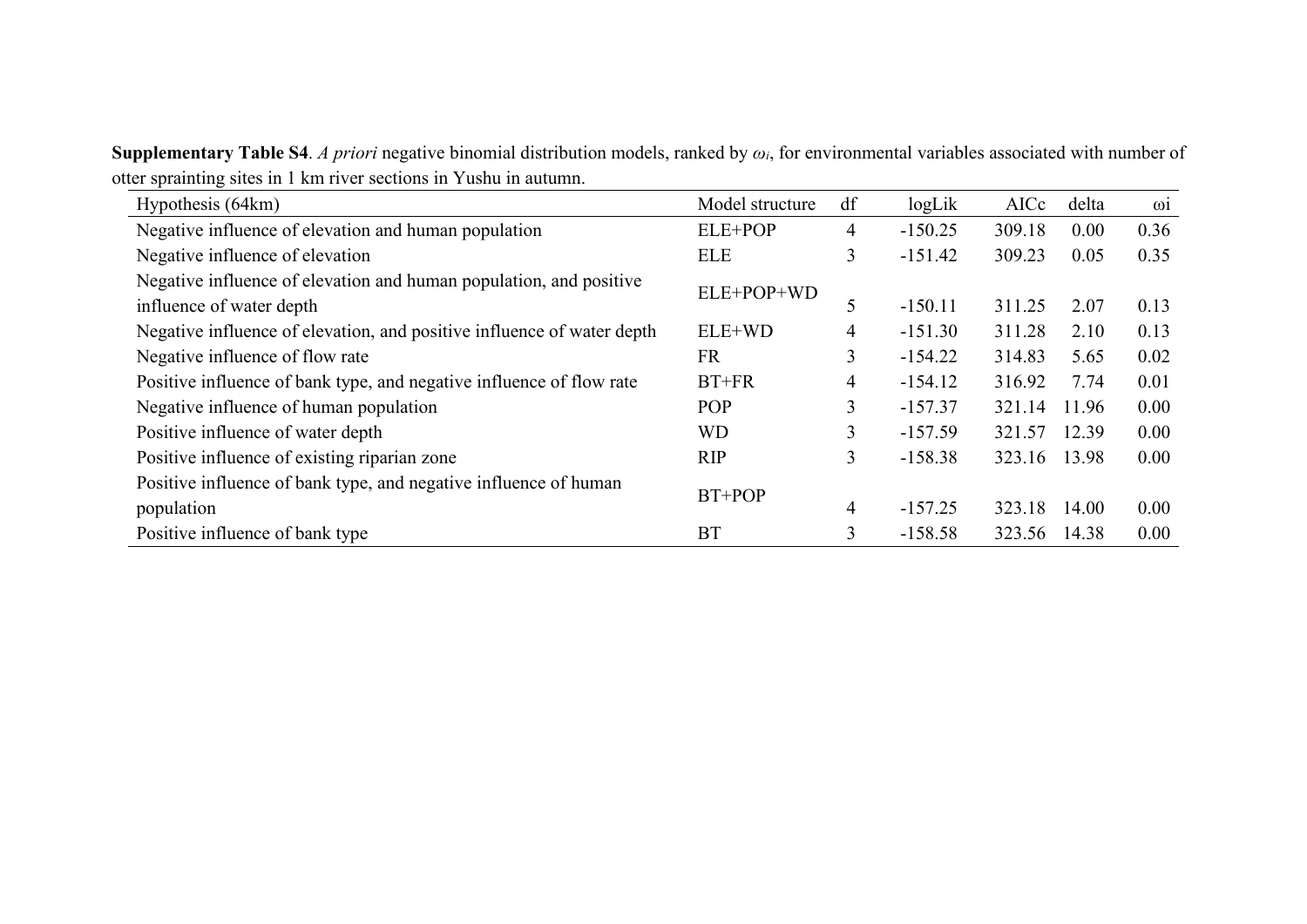**Supplementary Table S5**. *A priori* negative binomial distribution models, ranked by *ωi*, for environmental variables associated with number of otter sprainting sites in 1 km river sections in Tangjiahe in spring.

| $\tilde{\phantom{a}}$                                                             |                 |    |          |        |       |            |
|-----------------------------------------------------------------------------------|-----------------|----|----------|--------|-------|------------|
| Hypothesis                                                                        | Model structure | df | logLik   | AICc   | delta | $\omega i$ |
| Negative influence of human population                                            | <b>POP</b>      | 3  | $-75.62$ | 158.16 | 0.00  | 0.42       |
| Negative influence of human population, and positive influence of Total mass      | POP+MASS        | 4  | $-74.9$  | 159.40 | 1.24  | 0.23       |
| Negative influence of human population and of flow rate                           | POP+FR          | 4  | $-75.17$ | 159.94 | 1.78  | 0.17       |
| Negative influence of human population, and positive influence of water depth and |                 |    |          |        |       |            |
| total mass                                                                        | POP+WD+MASS     | 5  | $-74.87$ | 162.24 | 4.07  | 0.05       |
| Positive influence of total mass                                                  | <b>MASS</b>     | 3  | $-77.85$ | 162.62 | 4.46  | 0.04       |
| Negative influence of human population and flow rate, and positive influence of   |                 |    |          |        |       |            |
| water depth                                                                       | POP+FR+WD       | 5  | $-75.09$ | 162.68 | 4.52  | 0.04       |
| Positive influence of water depth                                                 | <b>WD</b>       | 3  | $-79.16$ | 165.24 | 7.08  | 0.01       |
| Negative influence of flow rate                                                   | <b>FR</b>       | 3  | $-79.2$  | 165.31 | 7.15  | 0.01       |
| Positive influence of bank type                                                   | <b>BT</b>       | 3  | $-79.26$ | 165.44 | 7.28  | 0.01       |
| Negative influence of flow rate, and positive influence of water depth            | $FR+WD$         | 4  | $-79.12$ | 167.83 | 9.67  | 0.00       |
| Negative influence of flow rate, and positive influence of bank type              | FR+BT           | 4  | $-79.19$ | 167.99 | 9.83  | 0.00       |